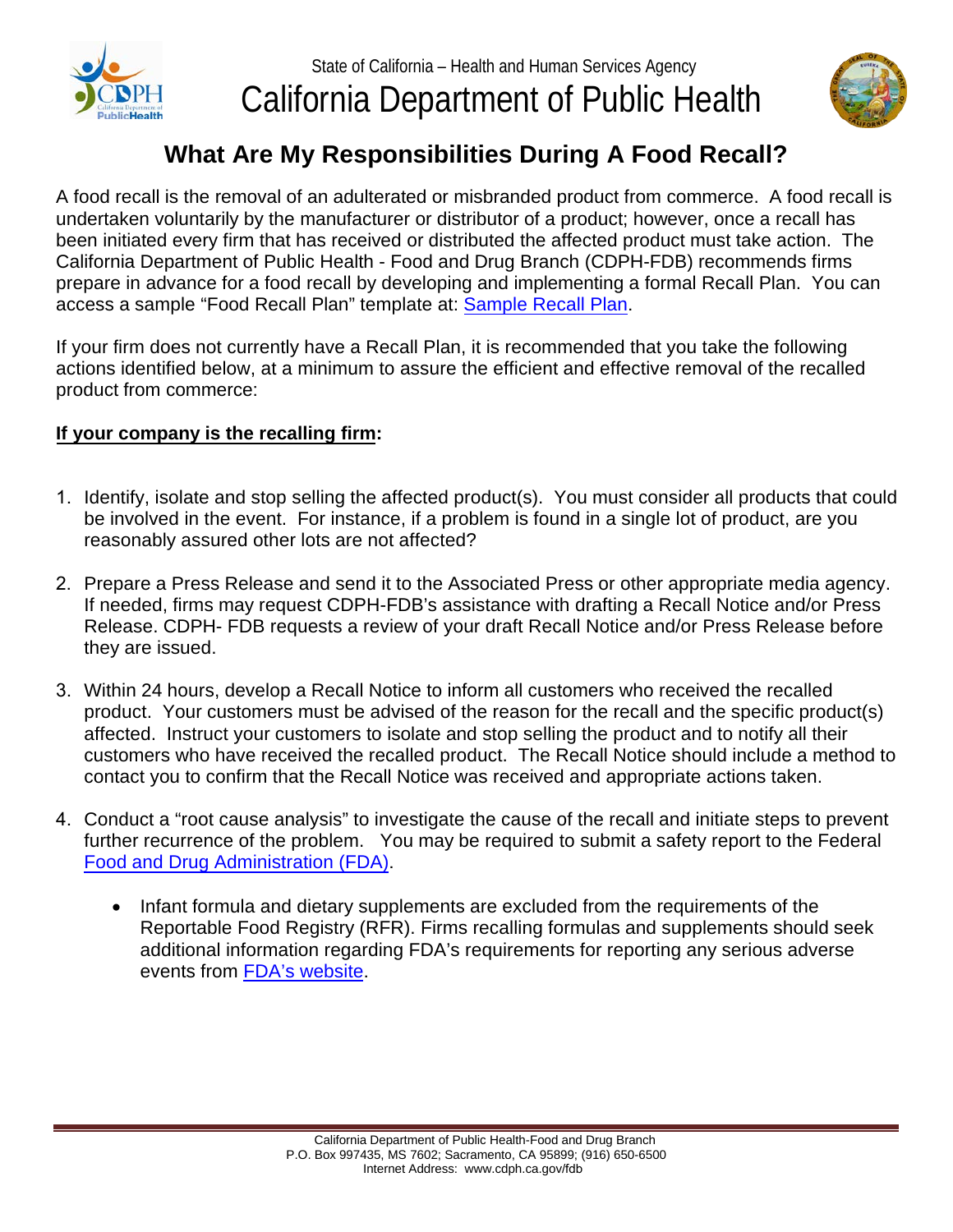



- prepared within four hours after the recall has been initiated. A template may be obtained at: 5. Prepare a Customer Distribution List (e.g., Excel or other database) that identifies all customers to whom your firm shipped the recalled product. CDPH-FDB recommends that a distribution list be fdberu@cdph.ca.gov or call (916) 650-6500 and ask for the Food Recall Team.
- 6. Return the completed "Customer Distribution List" template to CDPH–FDB at fdberu@cdph.ca.gov or fax to (916) 650-6650. The list must include the following information:
	- Type of customer (Distributor, Manufacturer, Wholesaler, Retailer, Retail Distribution Center, Food Service etc.)
	- Customer name
	- Customer street address, city, state, zip code, telephone and fax numbers, contact person's name and email address
	- Date and quantity shipped
	- Brand Names, Lot Codes and/or UPC Codes
- 7. Efforts should be taken to reconcile production and/or distribution amounts with products returned. This information will be included in your reports to CDPH-FDB.
- 8. As the recalling firm you have the responsibility to assure the effectiveness of the recall by monitoring responses from all customers who have received the recall notice.
- 9. Contact CDPH-FDB concerning requests for product disposition. Requests may include: destruction, reconditioning or redirection to non-food usage.
- 10. Contact CDPH-FDB to discuss formal termination of the recall.
- 11. For additional information including sample Press Releases and Customer Distribution Lists, refer to the [Food and Drug Branch's Food Recall webpage](www.cdph.ca.gov/foodrecalls)[.](http://www.cdph.ca.gov/services/Pages/fdbRIgde07.aspx)

 For your convenience, a reference sign has been included on the last page of this memo. Please post the document in a visible location for reference during a food recall.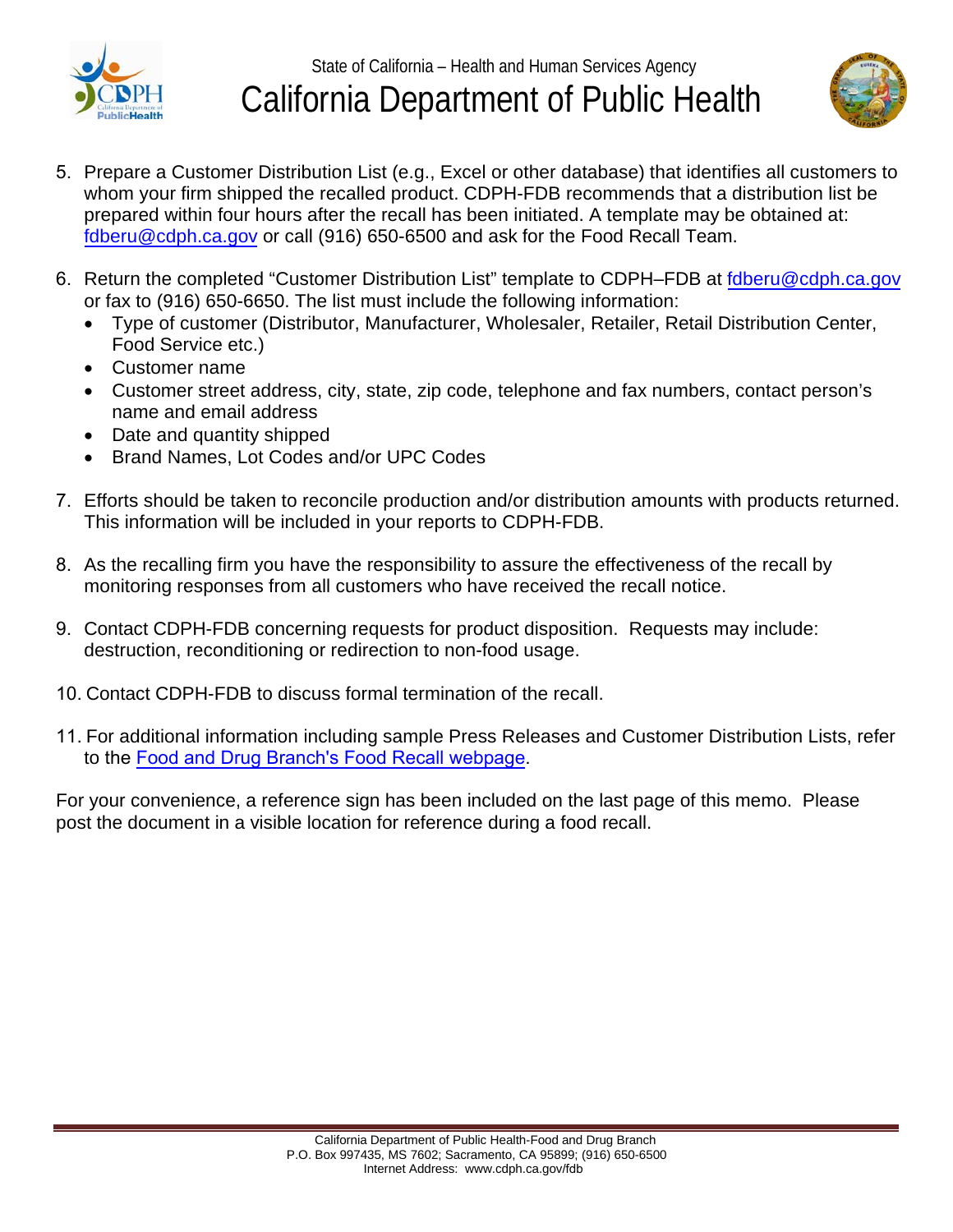



## **If your firm received a recalled product from a supplier:**

- 1. Identify, isolate and stop selling the affected product (s).
- 2. You may be required to submit a safety report to the Federal [Food and Drug Administration \(FDA\)](http://www.fda.gov/Food/ComplianceEnforcement/RFR/UCM2019388.htm).
	- Infant formula and dietary supplements are excluded from the requirements of the Reportable Food Registry (RFR). Firms recalling formulas and supplements should seek additional information regarding FDA's requirements for reporting any serious adverse events from FDA's website[.](http://www.fda.gov/)
- 3. Notify your customers of the recall as soon as possible, but within 24 hours upon notification from the recalling firm.
- 4. Prepare a "Customer Distribution List" (e.g., Excel or other database) that includes all customers to whom your firm shipped the recalled product. CDPH-FDB recommends that a distribution list be prepared within four hours upon notification from the recalling firm. A template can be obtained at: fdberu@cdph.ca.gov or call (916) 650-6500 and for the Food Recall Team. The list must also include the following information:
	- Type of customer (Distributor, Manufacturer, Wholesaler, Retailer, Retail Distribution Center, Food Service etc.)
	- Customer name
	- Customer street address, city, state, zip code, telephone and fax numbers, contact person's name and email address
	- Date and quantity shipped
	- Brand Names, Lot Codes and/or UPC Codes
- 5. Return the completed "Customer Distribution List" template to CDPH–FDB at: fdberu@cdph.ca.gov or fax to (916) 650-6650.
- 6. All firms involved in a recall have the responsibility to assure the effectiveness of the recall by monitoring responses from all customers who have received the recall notice.
- 7. Efforts should be taken to reconcile production and/or distribution amounts with products returned. This information will be included in your reports to CDPH-FDB.
- 8. Contact your supplier for disposition instructions.
- 9. Contact CDPH-FDB to discuss formal termination of the recall.
- 10. For additional information, refer to the [Food and Drug Branch Food Recalls webpage](www.cdph.ca.gov/foodrecalls).

For your convenience, a reference sign has been included on the next page of this memo. Please post the document in a visible location for reference during a food recall.